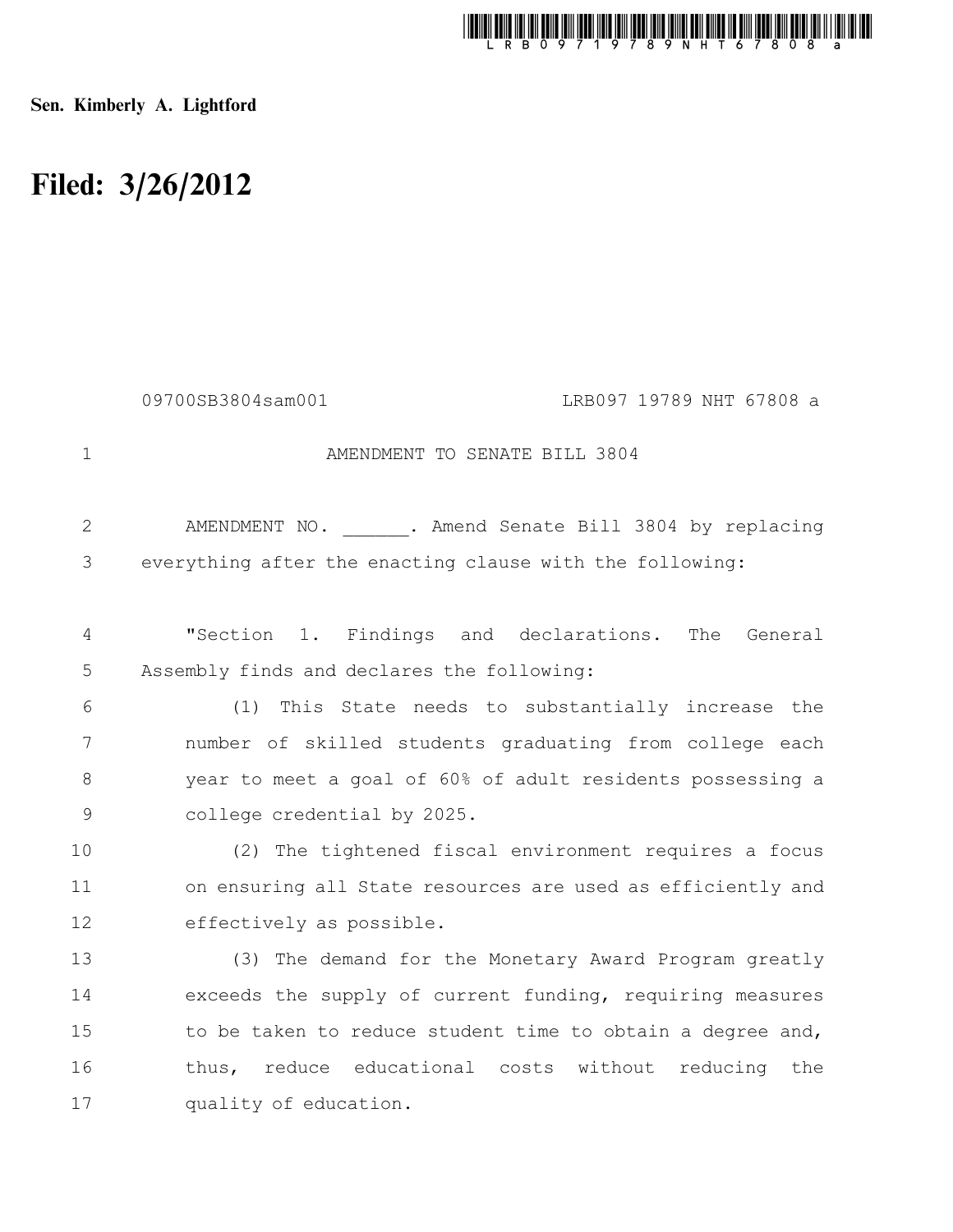09700SB3804sam001 -2- LRB097 19789 NHT 67808 a

(4) It is recognized that substantial efforts have been made to facilitate student transfers through the creation of extensive transfer and articulation agreements between and among public and private post-secondary educational institutions in this State, including the voluntary statewide articulation agreement known as the Illinois Articulation Initiative. 1 2 3 4 5 6 7

Section 5. The Board of Higher Education Act is amended by changing Section 9.30 as follows: 8 9

(110 ILCS 205/9.30) 10

Sec. 9.30. Course transferability program. 11

(a) Subject to appropriation, the Board shall implement and administer a statewide program, using the World Wide Web, to assist students, advisors, faculty, and administrators from public and private institutions of higher education in obtaining consistent and accurate information about transfer courses and their applicability towards degree completion by publishing course equivalency guides, academic programs, courses offered, transfer course evaluations, and degree requirements. 12 13 14 15 16 17 18 19 20

(b) Under the program, the Board shall provide appropriate assistance and support to participating public and private institutions of higher education. The Board shall designate participants based on which institutions apply to be part of 21 22 23 24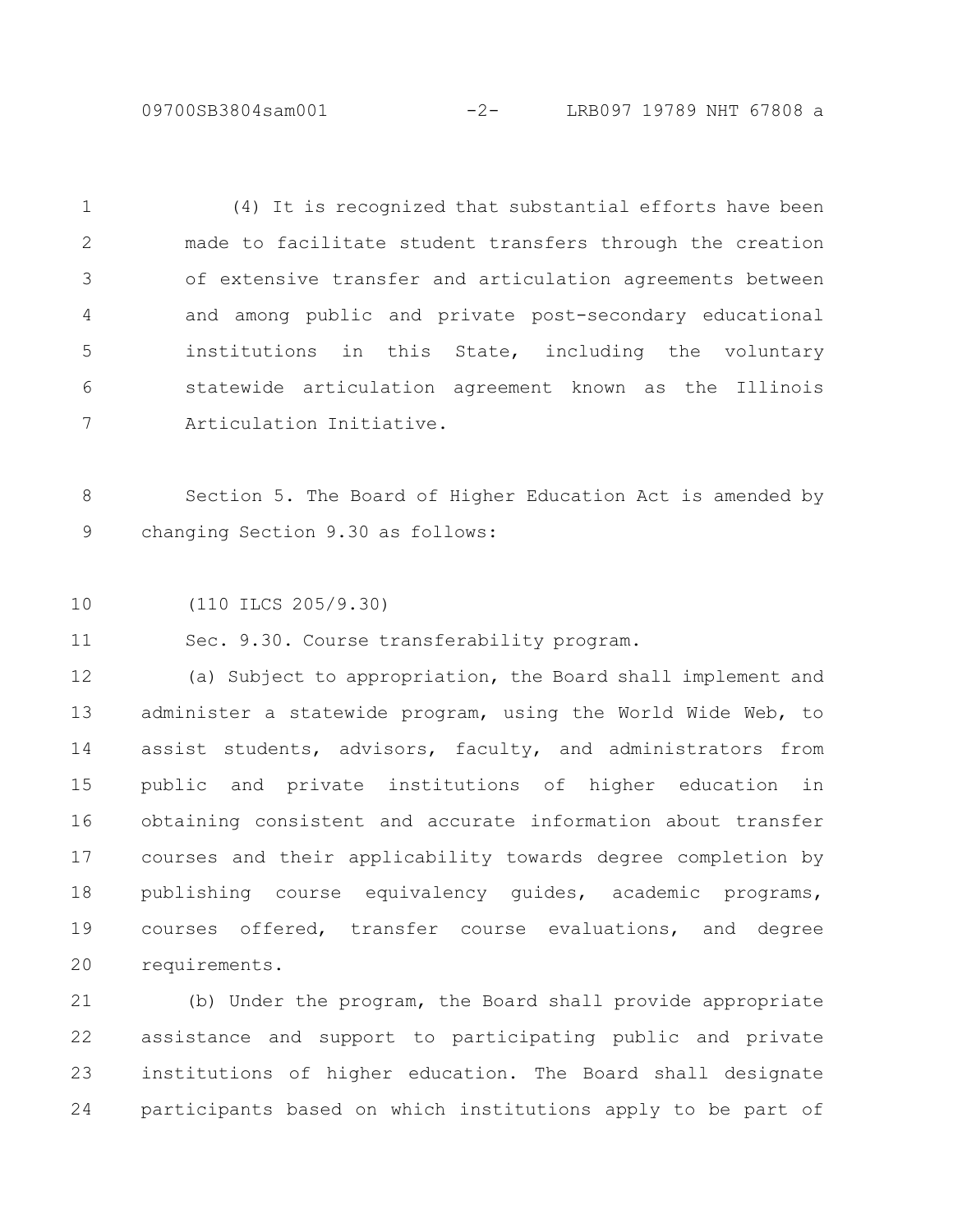09700SB3804sam001 -3- LRB097 19789 NHT 67808 a

the program. However, all data shall be managed by each institution of higher education and each institution shall retain complete ownership of the data submitted. (c) The program's Internet website shall contain the following: (1) Transfer course articulations, which shall be updated annually. (2) Institutional reference tables. (3) Degree requirements, which shall be updated annually. (4) Course banks, which shall be updated annually. (5) Academic program pull down menus, which shall be updated annually. (d) The Board of Higher Education is authorized and it shall be its duty, in collaboration with the Illinois Community College Board, to periodically review student records for students who, having formerly studied at a public community college in this State, have since transferred to a 4-year institution that is authorized to receive Monetary Award Program (MAP) funds under Section 35 of the Higher Education Student Assistance Act in order to do all of the following: (1) Collaborate with the Illinois Community College Board to conduct an initial study or audit of student transcripts, making all legal and appropriate allowance for student privacy, to better understand how and when students are receiving credit for general education and 1 2 3 4 5 6 7 8 9 10 11 12 13 14 15 16 17 18 19 20 21 22 23 24 25 26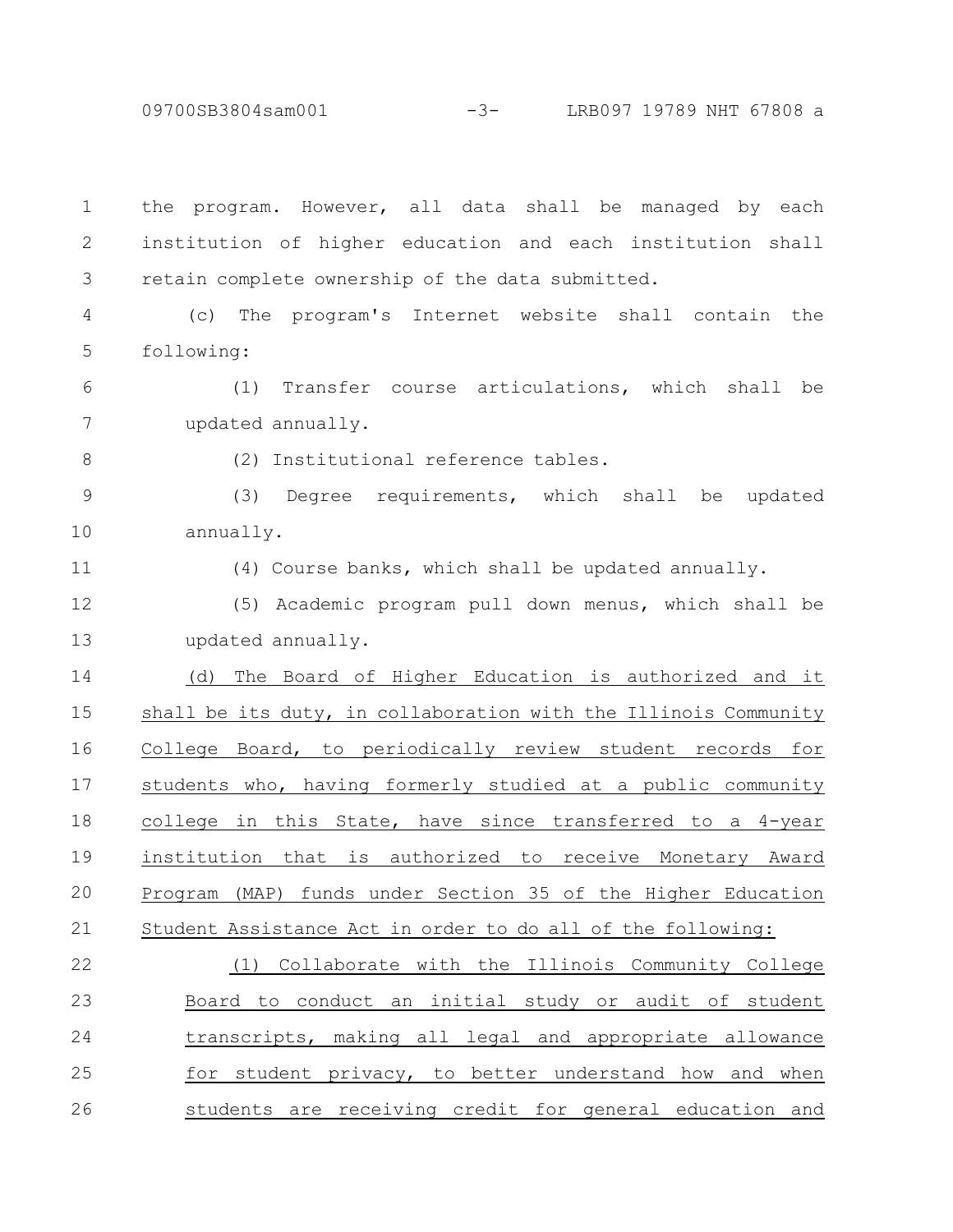major coursework, including without limitation whether students receive equivalent or elective credit, whether transferring students receive junior status upon transfer, how many credit hours on average students must repeat in similar general education and major coursework when they transfer to public and private institutions, as well as patterns in course transfer within sectors and program types, the impact on student time to obtain a degree, and the average cost of repeated or similar coursework. 1 2 3 4 5 6 7 8 9

(2) Produce, in collaboration with the Illinois Community College Board, a report indicating where improvements are needed to maximize course transfer between 2-year and 4-year colleges in order to reduce student time to obtain a degree and, in consultation with the Illinois Community College Board, prepare an initial report with these findings on or before June 30, 2013. 10 11 12 13 14 15 16

(3) After June 30, 2013, in consultation with the Illinois Higher Education Center, the Illinois Community College Board, the Illinois Student Assistance Commission, and the State Board of Education, conduct and issue an annual report of student transfer, to be named the Post-Secondary Transfer and Completion Report. The report shall make use of data gathered through the State longitudinal data system to track course credit transfers, which may include, but not be limited to, student records tracked by institution and by major, transfer of the 17 18 19 20 21 22 23 24 25 26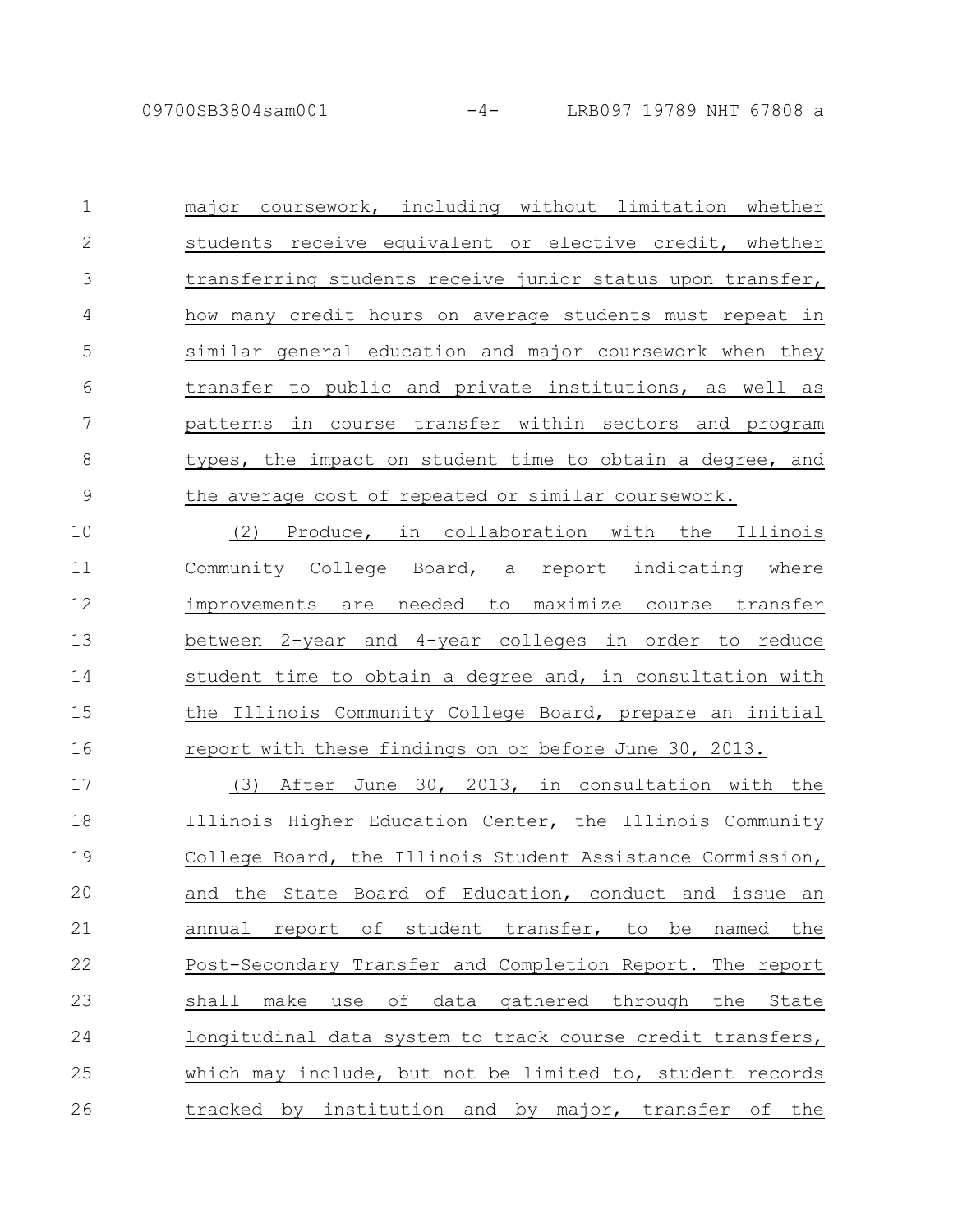| $\mathbf 1$   | Illinois Articulation Initiative general education common      |
|---------------|----------------------------------------------------------------|
| $\mathbf{2}$  | core and major course recommendations, reverse transfer of     |
| 3             | credit, patterns in transferability and applicability of       |
| 4             | course credit, additional time to obtain a degree for          |
| 5             | students with coursework that does not transfer for equal      |
| 6             | credit, and comparisons of the performance of transferring     |
| 7             | students by institution or other variables. These entities     |
| $8\,$         | are authorized to require additional data elements to be       |
| $\mathcal{G}$ | reported by institutions to complete the study, when           |
| 10            | necessary and by the most economical means. The<br>data        |
| 11            | elements shall be developed in consultation with the           |
| 12            | appropriate data and technical committees to make use of       |
| 13            | existing data collection and definitions wherever              |
| 14            | possible. The report shall be annually provided to the         |
| 15            | Illinois P-20 Council and the General Assembly.                |
| 16            | Nothing in this subsection (d) shall be construed to           |
| 17            | contradict the standards already governed by State and federal |
| 18            | privacy laws.                                                  |
| 19            | In this subsection (e), "committee" means the Statewide<br>(e) |
| 20            | Articulation and Transfer Committee.                           |
| 21            | The Board of Higher Education, the Illinois Community          |
| 22            | College Board, and the Illinois P-20 Council shall establish a |
| 23            | Statewide Articulation and Transfer Committee, which shall be  |
| 24            | chaired by the head of the Illinois P-20 Council or his or her |
| 25            | designee. The committee may include members of the existing    |
| 26            | Illinois Articulation Initiative committees and shall consist  |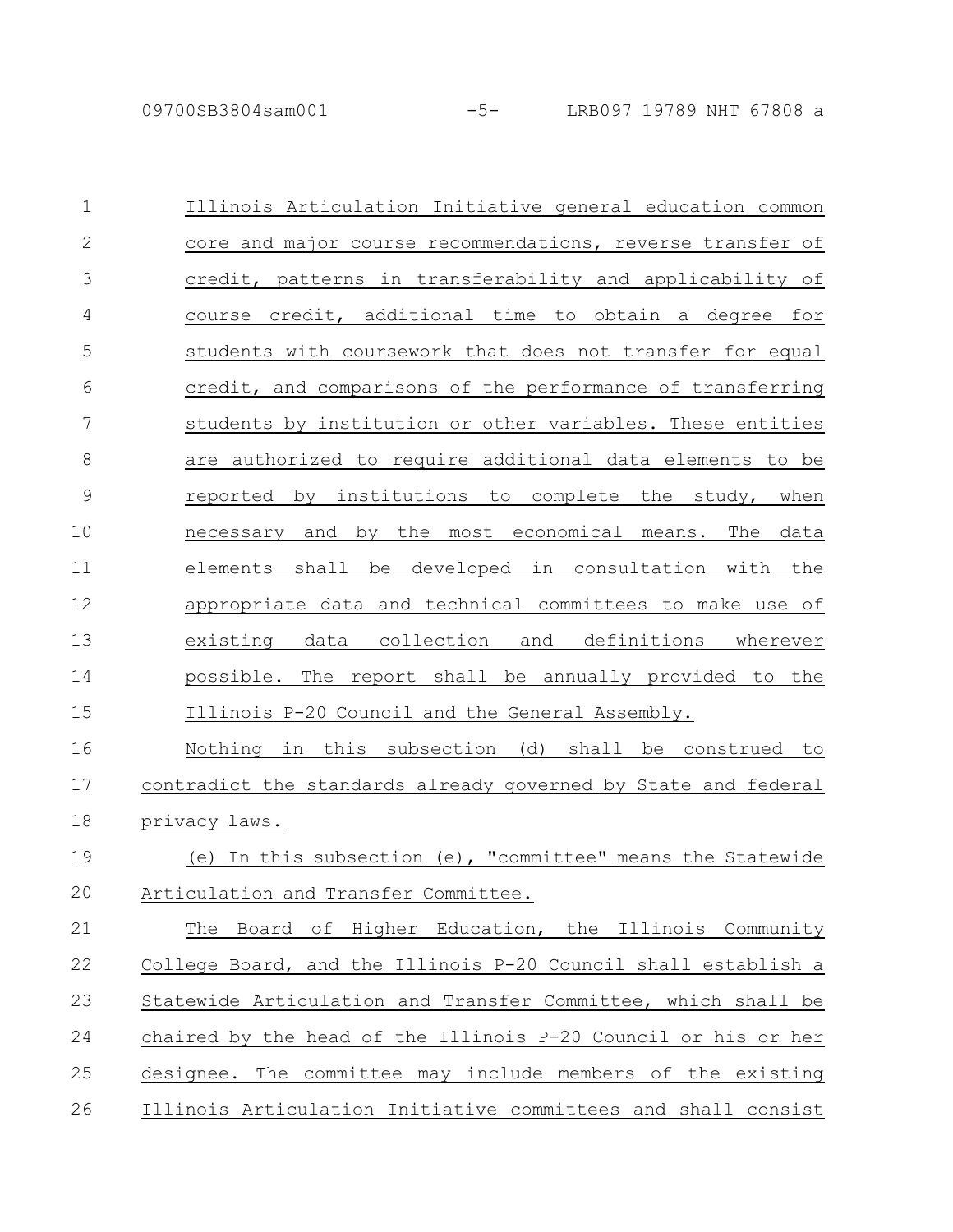09700SB3804sam001 -6- LRB097 19789 NHT 67808 a

| 1              | of members equitably representing public universities, public  |
|----------------|----------------------------------------------------------------|
| $\mathbf{2}$   | community colleges, and private, non-profit colleges and       |
| $\mathcal{S}$  | universities and members representing the General Assembly.    |
| $\overline{4}$ | Furthermore, the committee shall include members from private, |
| 5              | non-profit_colleges_or_universities_that_have_not_fully        |
| 6              | participated in the Illinois Articulation Initiative, but      |
| $\overline{7}$ | or more students who receive MAP grants. The<br>enroll one     |
| $\,8\,$        | committee shall, with appropriate consultation with faculty    |
| $\mathcal{G}$  | senates of institutions of higher education, do all of the     |
| 10             | following:                                                     |
| 11             | Review the report on course transfer provided by<br>(1)        |
| 12             | the Illinois Community College Board and the Board of          |
| 13             | Higher Education and review additional reports by              |
| 14             | individual institutions, as needed.                            |
| 15             | (2) Consult with existing Illinois Articulation                |
| 16             | Initiative general education and major directive               |
| 17             | subcommittees, the Federation of Independent Illinois          |
| 18             | Colleges and Universities, and faculty representatives         |
| 19             | from MAP-receiving institutions that have previously not       |
| 20             | fully participated in the Illinois Articulation Initiative     |
| 21             | on ways to improve the existing system, including, but not     |
| 22             | limited to, a common, statewide identifier to maximize and     |
| 23             | clarify course transferability for MAP students at public      |
| 24             | and private institutions.                                      |
| 25             | (3) On or before January 1, 2014, make recommendations         |
| 26             | to the Illinois Community College Board and the Board of       |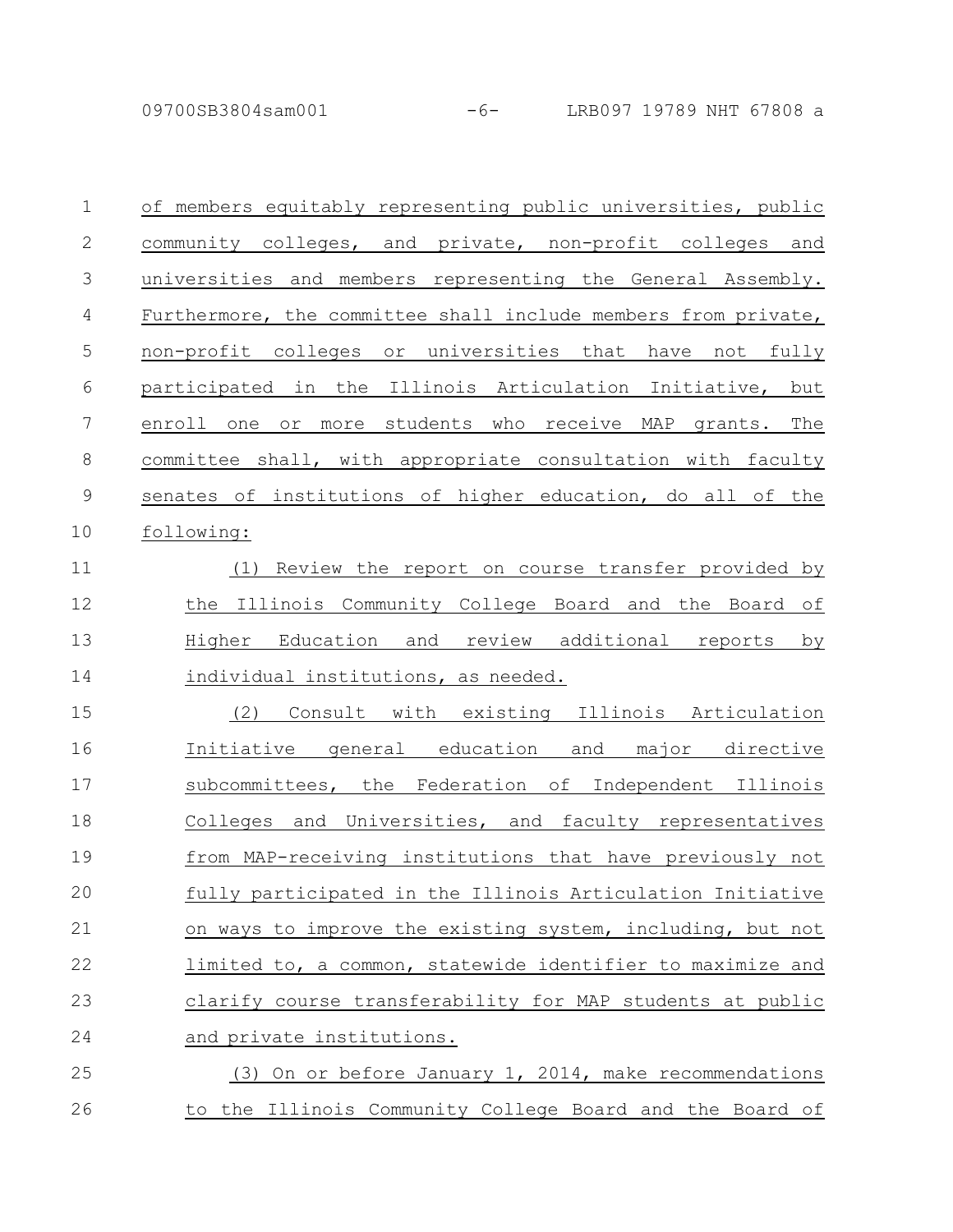09700SB3804sam001 -7- LRB097 19789 NHT 67808 a

| $\mathbf 1$   | Higher Education with respect to improvements to the          |
|---------------|---------------------------------------------------------------|
| $\mathbf{2}$  | existing system of course transfer and articulation to        |
| 3             | maximize course transfer of general education and major       |
| 4             | coursework to institutions enrolling one or more students     |
| 5             | receiving the MAP grant. The committee shall also make        |
| 6             | recommendations to the Illinois Community College Board       |
| 7             | and the Board of Higher Education for creation of a simple,   |
| 8             | statewide, common course identifier, which shall make         |
| $\mathcal{G}$ | identification of statewide transferrable courses             |
| 10            | immediately obvious to students. These recommendations        |
| 11            | shall also take into account existing dual credit, 2 Plus     |
| 12            | 2, and common course standard initiatives.                    |
| 13            | (4) As needed, develop policies to align articulation         |
| 14            | transfer policies established by individual<br>and            |
| 15            | educational institutions or community college districts,      |
| 16            | including, but not limited to, admissions criteria and        |
| 17            | advising and counseling.                                      |
| 18            | (5) Ensure that all articulation and transfer policies        |
| 19            | and practices approved by the committee are compliant with    |
| 20            | the rules and regulations of all relevant, recognized,        |
| 21            | accrediting agencies.                                         |
| 22            | Perform other duties as required by the Illinois<br>(6)       |
| 23            | Community College Board, the Board of Higher Education, and   |
| 24            | the General Assembly.                                         |
| 25            | All committee recommendations and decisions<br>must<br>be     |
| 26            | submitted to the Board of Higher Education for approval on or |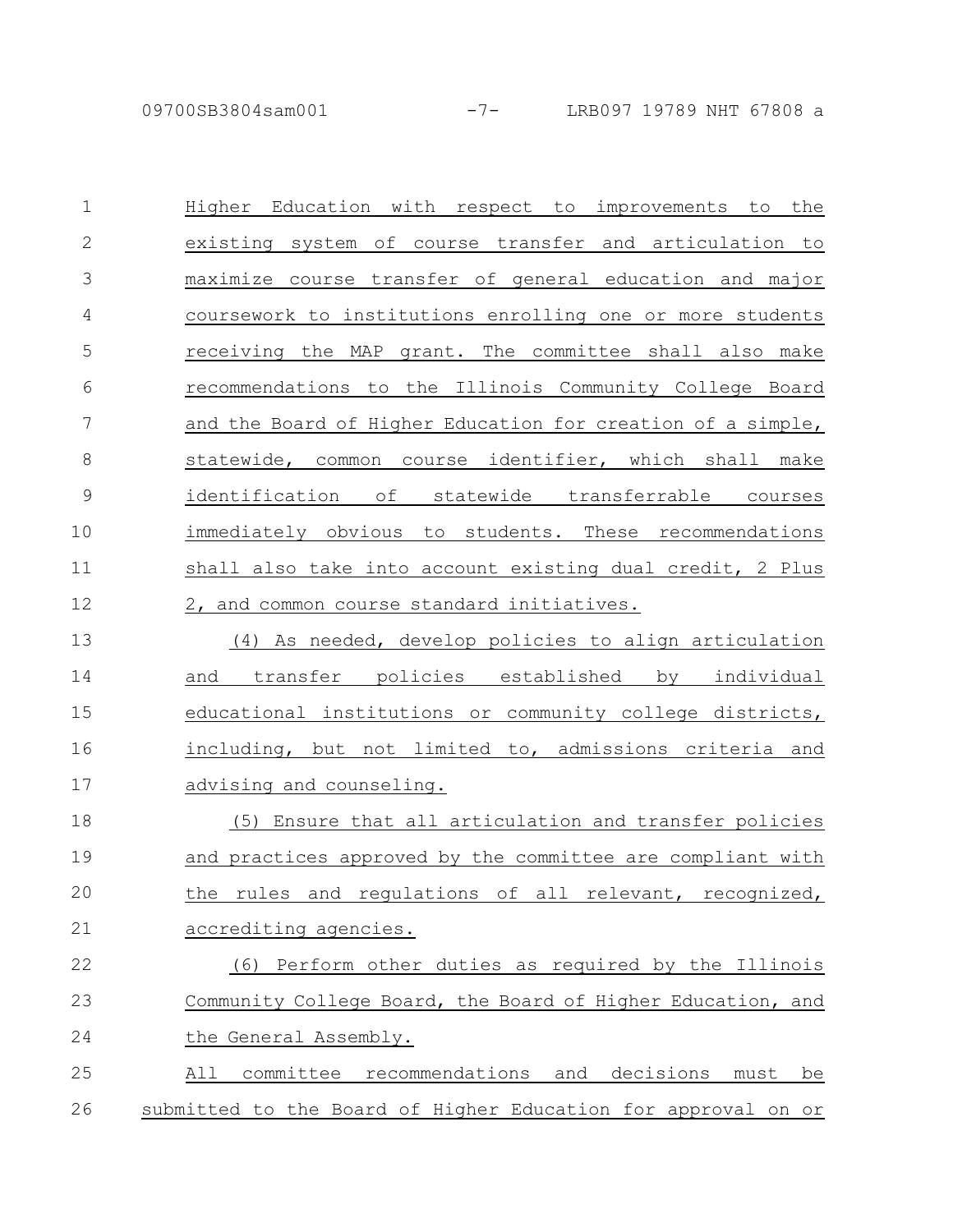09700SB3804sam001 -8- LRB097 19789 NHT 67808 a

| $\mathbf 1$  | before January 1, 2014 for presentation to<br>the<br>General    |
|--------------|-----------------------------------------------------------------|
| $\mathbf{2}$ | Assembly.                                                       |
| 3            | Nothing in this subsection (e) shall be construed to            |
| 4            | contradict the standards already governed by State and federal  |
| 5            | privacy laws.                                                   |
| 6            | (Source: P.A. 94-420, eff. 8-2-05.)                             |
| 7            | Section 10. The Public Community College Act is amended by      |
| $\,8\,$      | changing Section 2-11 as follows:                               |
| $\mathsf 9$  | (110 ILCS 805/2-11) (from Ch. 122, par. 102-11)                 |
| 10           | Sec. 2-11. (a) The State Board in cooperation with the          |
| 11           | four-year colleges is empowered to develop articulation         |
| 12           | procedures to the end that maximum freedom of transfer among    |
| 13           | community colleges<br>and between community colleges<br>and     |
| 14           | degree-granting institutions be available, and consistent with  |
| 15           | minimum admission policies established by the Board of Higher   |
| 16           | Education.                                                      |
| 17           | The State Board shall collaborate with the Board of<br>(b)      |
| 18           | Higher Education and institutions of higher education to review |
| 19           | student records from students who, having formerly studied at a |
| 20           | community college, have since transferred to a 4-year           |
| 21           | institution that is authorized to receive Monetary Award        |
| 22           | Program funds under Section 35 of the Higher Education Student  |
| 23           | Assistance Act in order to do all of the following:             |
| 24           | (1) Collaborate with the Board of Higher Education to           |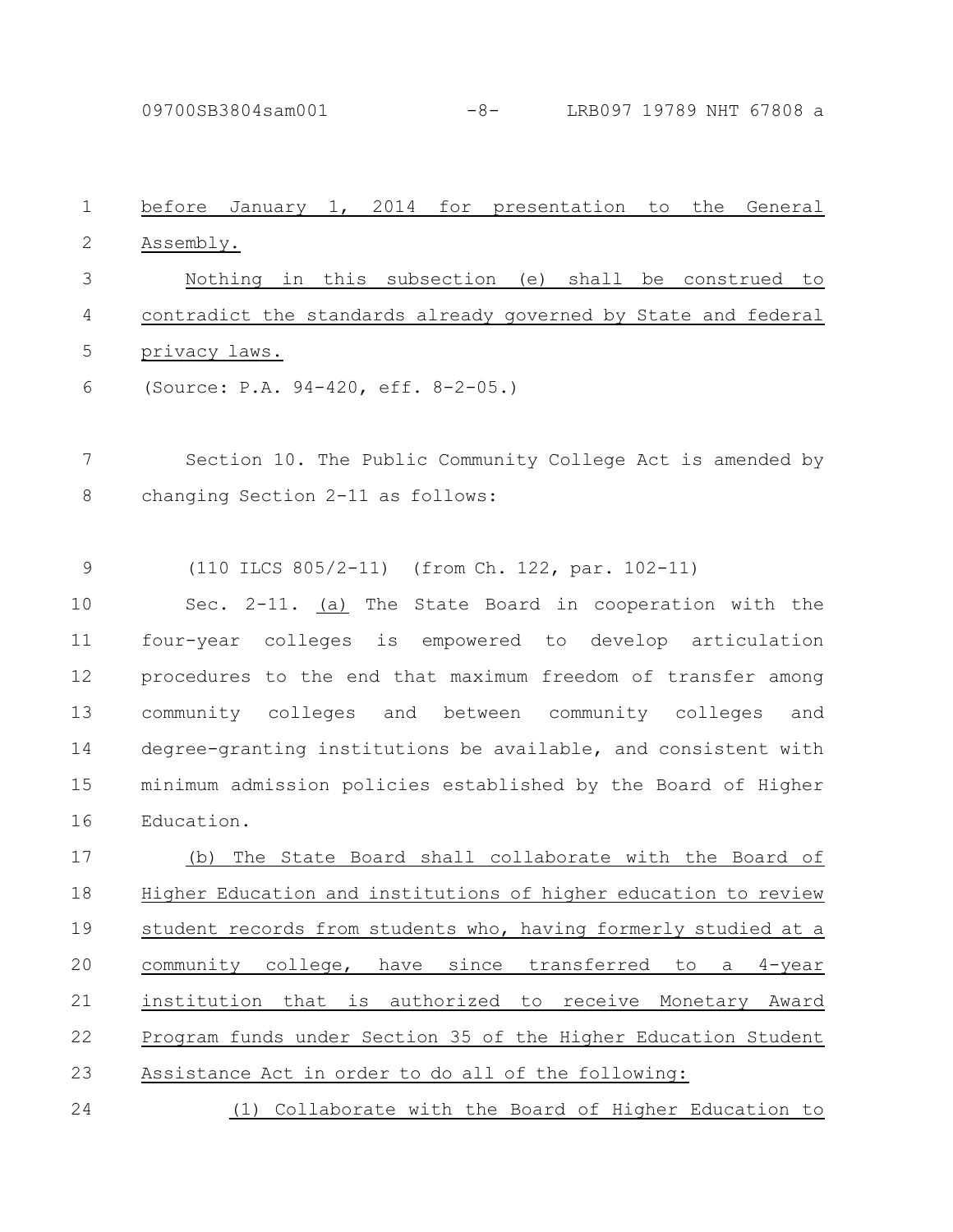| $\mathbf 1$    | conduct an initial study or audit of student transcripts,   |
|----------------|-------------------------------------------------------------|
| $\overline{2}$ | making all legal and appropriate allowance for student      |
| 3              | privacy, to better understand how and when students are     |
| 4              | receiving credit for general education and<br>major         |
| 5              | coursework, including without limitation whether students   |
| 6              | receive equivalent or elective credit, whether              |
| 7              | transferring students receive junior status upon transfer,  |
| 8              | how many credit hours on average students must repeat in    |
| 9              | similar general education and major coursework when they    |
| 10             | transfer to public and private institutions, as well as     |
| 11             | patterns in course transfer within sectors and program      |
| 12             | types, the impact on student time to obtain a degree, and   |
| 13             | the average cost of repeated or similar coursework.         |
| 14             | (2) Share the resulting data with the Board of Higher       |
| 15             | Education and, on or before June 30, 2013, collaborate with |
| 16             | the Board of Higher Education to produce a report           |
| 17             | indicating where improvements are needed to maximize        |
| 18             | course transfer between 2-year and 4-year colleges in order |

to reduce student time to obtain a degree. 19

(3) Routinely submit additional data on transferring students to the State longitudinal data system for annual course credit transfer reports. 20 21 22

Nothing in this subsection (b) shall be construed to contradict the standards already governed by State and federal privacy laws. 23 24 25

(Source: P.A. 78-669.) 26